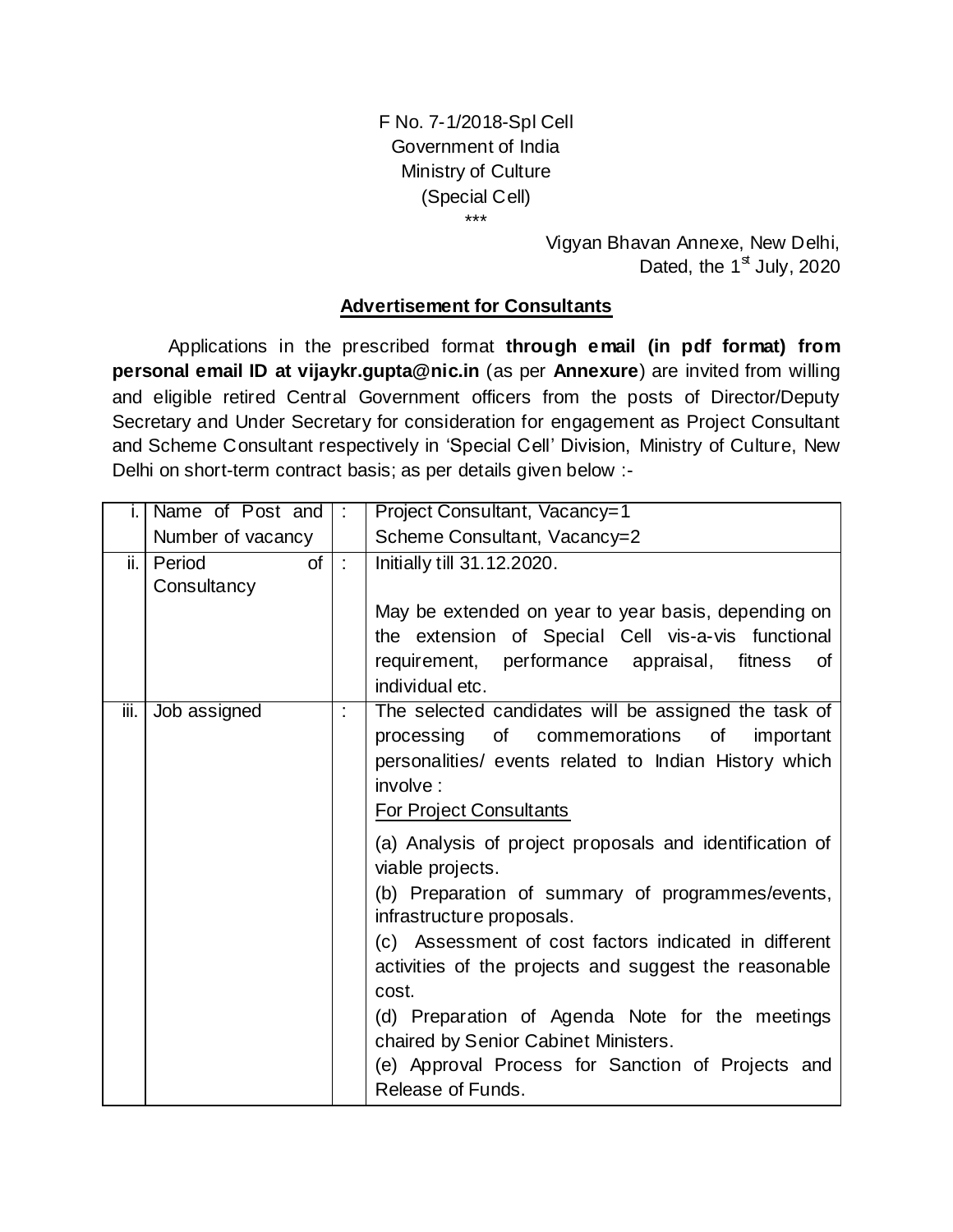|     |                             |   | (f) Monitoring of activities involved in the Project.                                |
|-----|-----------------------------|---|--------------------------------------------------------------------------------------|
|     |                             |   | (g) Historical Research on lives and activities of                                   |
|     |                             |   | important personalities/ memorable events.                                           |
|     |                             |   | (h) Preparation of MOU with different Organisations.                                 |
|     |                             |   | (i) Processing of Court Cases                                                        |
|     |                             |   | (j) Processing of RTI Applications, public grievances                                |
|     |                             |   | etc.                                                                                 |
|     |                             |   | (k)<br>Any other assignment(s), as deemed necessary                                  |
|     |                             |   | from time to time.                                                                   |
|     |                             |   |                                                                                      |
|     |                             |   | For Scheme Consultants                                                               |
|     |                             |   | (a) The residual activities of commemorations.                                       |
|     |                             |   | (b) Works allocated by the competent authority from                                  |
|     |                             |   | time to time out of the work mentioned above [from                                   |
|     |                             |   | (a) to (k)] for Project Consultants.                                                 |
| iv. | Job Location                | Ì | Ministry of Culture (Special Cell),                                                  |
|     |                             |   | Vigyan Bhawan Annexe, New Delhi                                                      |
|     |                             |   |                                                                                      |
|     |                             |   | [The Job Location may vary in case the office is                                     |
|     |                             |   | relocated]                                                                           |
| V.  | <b>Eligibility Criteria</b> | İ | For Project Consultant= Candidate must be retired                                    |
|     |                             |   | Central<br>Government<br>from<br>from<br>the<br>post<br>0f                           |
|     |                             |   | Director/Deputy Secretary.                                                           |
|     |                             |   |                                                                                      |
|     |                             |   | For Scheme Consultant= Candidate must be retired                                     |
|     |                             |   | from Central Government from the post of Under                                       |
|     |                             |   | Secretary.                                                                           |
|     |                             |   |                                                                                      |
|     |                             |   | Graduate from a recognised University.                                               |
|     |                             |   | Must have experience of at least 8 years of working                                  |
|     |                             |   | in the relevant fields as explained in sub-para (iii)                                |
|     |                             |   | above.                                                                               |
|     |                             |   |                                                                                      |
|     |                             |   | Knowledge<br>Rules/<br><b>of</b><br>Government                                       |
|     |                             |   | regulations/procedures and Budget                                                    |
|     |                             |   | Good Knowledge of Computer. Proficient in                                            |
|     |                             |   | Microsoft Word, Excel, Power Point Presentation                                      |
|     |                             |   | (including typing) and internet surfing etc.                                         |
|     |                             |   |                                                                                      |
|     |                             |   | Ability to work independently on Computer through                                    |
|     |                             |   | e-office and other electronic platforms i.e. e-<br>clouding, Video Conferencing etc. |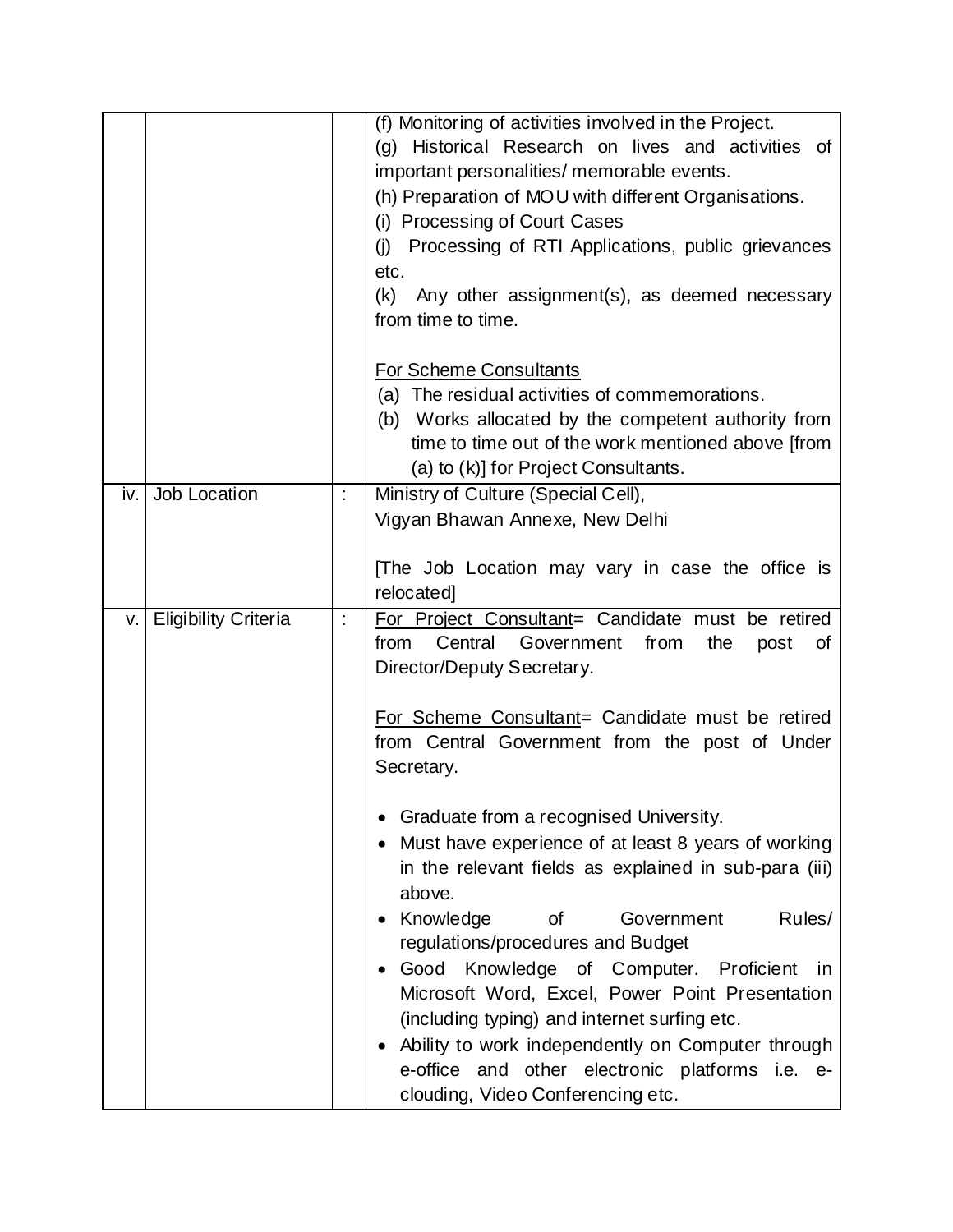|       |                             |                      | · Must have experience of Administration<br>and                                                                                                                                                                                           |
|-------|-----------------------------|----------------------|-------------------------------------------------------------------------------------------------------------------------------------------------------------------------------------------------------------------------------------------|
| vi.   | Desirable Criteria          | $\ddot{\cdot}$       | Finance maters.<br>Knowledge of Indian History.<br>$\bullet$                                                                                                                                                                              |
|       |                             |                      | Previous experience of conducting Programmes,<br>Events, Seminars, Conferences, Workshops etc.                                                                                                                                            |
|       |                             |                      | Good command over Noting/ Drafting.<br>$\bullet$                                                                                                                                                                                          |
|       |                             |                      | Flair in Writing, Communication skill etc.                                                                                                                                                                                                |
| vii.  | Remuneration                | t                    | The monthly consolidated remuneration as under:-                                                                                                                                                                                          |
|       |                             |                      | Project Consultant= Rs. 50,000/- per month [to the<br>retired Central Govt.<br>officers of<br>the<br>level<br>0f<br>Director/Deputy Secretary].                                                                                           |
|       |                             |                      | Scheme Consultant= Rs. 40,000/- per Month [to the<br>retired Central Govt. officers of the level of Under<br>Secretary.                                                                                                                   |
|       |                             |                      | The Income Tax or any other tax will be deducted at<br>source as per Government instructions. Necessary<br>TDS Certificate will be issued to them.                                                                                        |
| viii. | Allowance                   | t                    | Shall not be entitled to any allowance such as DA,<br>transport facility, residential accommodation, CGHS,<br>Medical reimbursement etc.                                                                                                  |
|       | ix. Travelling<br>Allowance | $\ddot{\phantom{a}}$ | The travelling allowance on tour, if any, shall be as per<br>the entitlement of the officer/official before retirement.                                                                                                                   |
| Χ.    | <b>Drawal of Pension</b>    | t.                   | The retired Govt. servant engaged as Consultant shall<br>continued to draw pension and Dearness Relies on<br>pension during the period of his engagement as<br>Consultant.                                                                |
|       |                             |                      | <b>The</b><br>Consultant<br>shall<br>engagement<br>not<br>be<br>as<br>considered as a case of re-employment.                                                                                                                              |
| Xİ.   | Leave                       | t                    | The Consultant shall be entitled to avail 8 days of<br>Leave in a calendar year with reimbursement on pro-<br>rata basis, and the candidate will not draw any<br>remuneration in case of his absence beyond 8 days in<br>a calendar year. |
|       |                             |                      | The un-availed leave in a calendar year can neither be<br>carried forward to next calendar year nor be entitled for<br>leave encashment.                                                                                                  |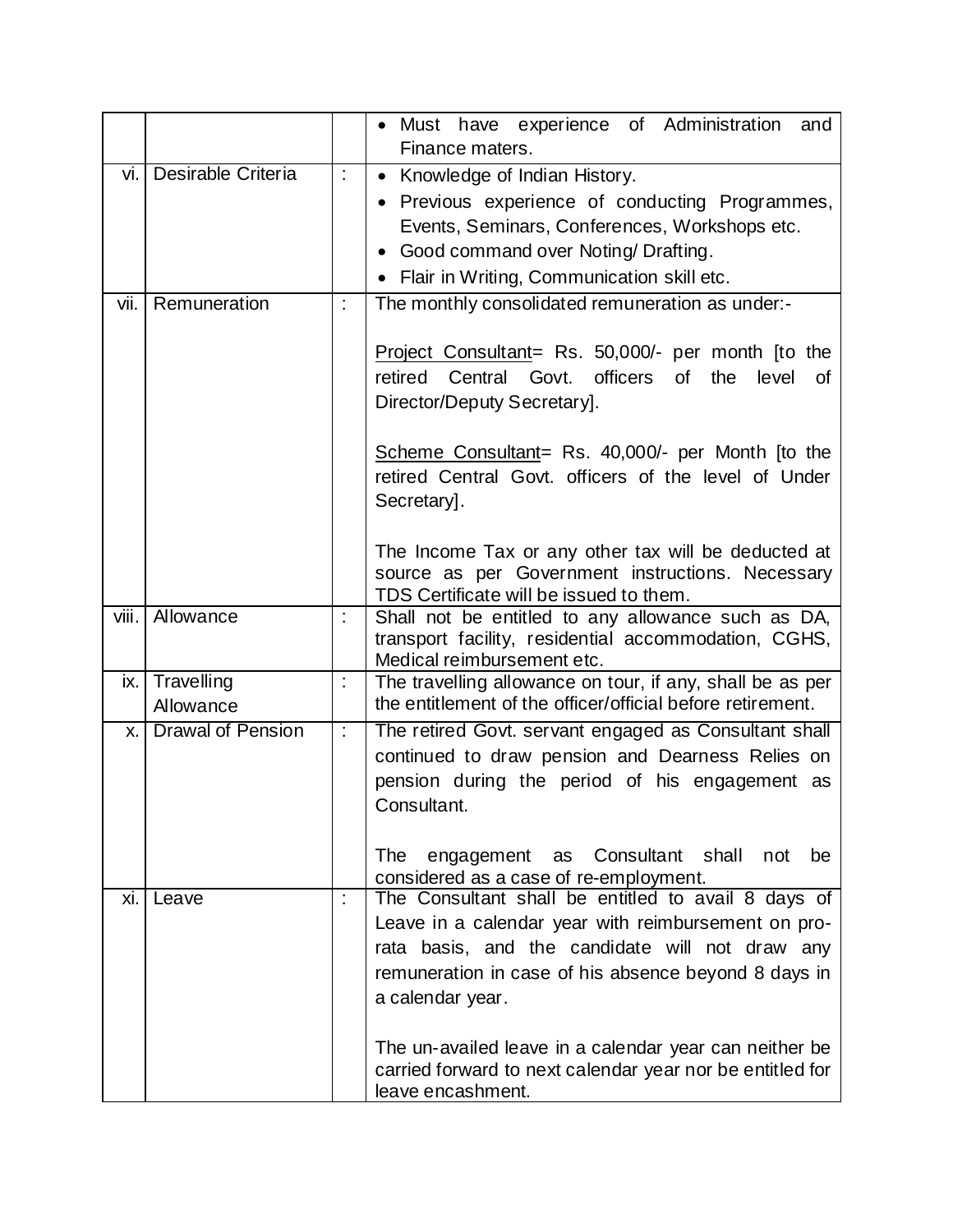| xii.  | <b>Working Hours</b>               |                      | The Consultant shall be required to observe the normal                                                  |
|-------|------------------------------------|----------------------|---------------------------------------------------------------------------------------------------------|
|       |                                    |                      | office timing and may also be called upon to attend on                                                  |
|       |                                    |                      | Saturday/ Sunday or any other holiday or to work from                                                   |
|       |                                    |                      | home in case of exigencies of work.                                                                     |
|       |                                    |                      |                                                                                                         |
|       |                                    |                      | shall mark their<br><b>AEBAS</b><br>attendance<br>They<br>in.                                           |
|       |                                    |                      | mandatorily (subject to orders issued in this regard by                                                 |
|       |                                    |                      | Ministry of Culture from time to time) failing which it                                                 |
|       |                                    |                      | may result in deduction of remuneration.                                                                |
| xiii. | Confidentiality<br>$\overline{of}$ | $\ddot{\phantom{a}}$ | The intellectual Property Rights (IPR) of the data                                                      |
|       | data and documents                 |                      | collected as well as deliverables produced for the                                                      |
|       |                                    |                      | Ministry shall remain with the Ministry. No one shall                                                   |
|       |                                    |                      | utilize or publish or disclose or part with, to a third                                                 |
|       |                                    |                      | party, any part of the data or statistics or proceedings                                                |
|       |                                    |                      | or information collected for the purpose of this                                                        |
|       |                                    |                      | assignment or during the course of assignment for the                                                   |
|       |                                    |                      | Ministry, without the express written consent of the                                                    |
|       |                                    |                      | Ministry. The Consultant shall be bound to hand-over                                                    |
|       |                                    |                      | the entire set of records of assignment to the<br>Department and before the expiry of the contract, and |
|       |                                    |                      | before the final payment is released by the Ministry.                                                   |
|       |                                    |                      | The Consultant would be required to sign a non-                                                         |
|       |                                    |                      | disclosure undertaking in this regard.                                                                  |
| xiv.  | Termination<br>of                  | $\ddot{\cdot}$       | The Department may terminate the contract to which                                                      |
|       | Agreement                          |                      | these terms apply if:                                                                                   |
|       |                                    |                      | The Consultant is unable to address the<br>(i)                                                          |
|       |                                    |                      | assigned work.                                                                                          |
|       |                                    |                      | Quality of the assigned work is not to the<br>(ii)                                                      |
|       |                                    |                      | satisfaction of the Officer/ Department.                                                                |
|       |                                    |                      | The Consultant is found lacking in honesty<br>(iii)                                                     |
|       |                                    |                      | and integrity.                                                                                          |
|       |                                    |                      | (iv)<br>The Government may also terminate the                                                           |
|       |                                    |                      | contract at any time without giving any notice<br>and also without assigning any reason.                |
| XV.   | Terms of Contract                  | $\ddot{\phantom{a}}$ | The engagement will be strictly contractual and will not                                                |
|       |                                    |                      | confer any right for regular appointment in the Ministry/                                               |
|       |                                    |                      | organisation including any allowance such as DA,                                                        |
|       |                                    |                      |                                                                                                         |
|       |                                    |                      | transport facility, residential accommodation, etc.                                                     |
|       |                                    |                      | The Contract can be extended further depending on                                                       |
|       |                                    |                      | the performance of the Consultant including medical                                                     |
|       |                                    |                      | fitness etc., further subject to continuation of the                                                    |
|       |                                    |                      | Special Cell. The contract can be terminated by either                                                  |
|       |                                    |                      |                                                                                                         |
|       |                                    |                      | side at any time by giving one month's notice.<br><b>The</b>                                            |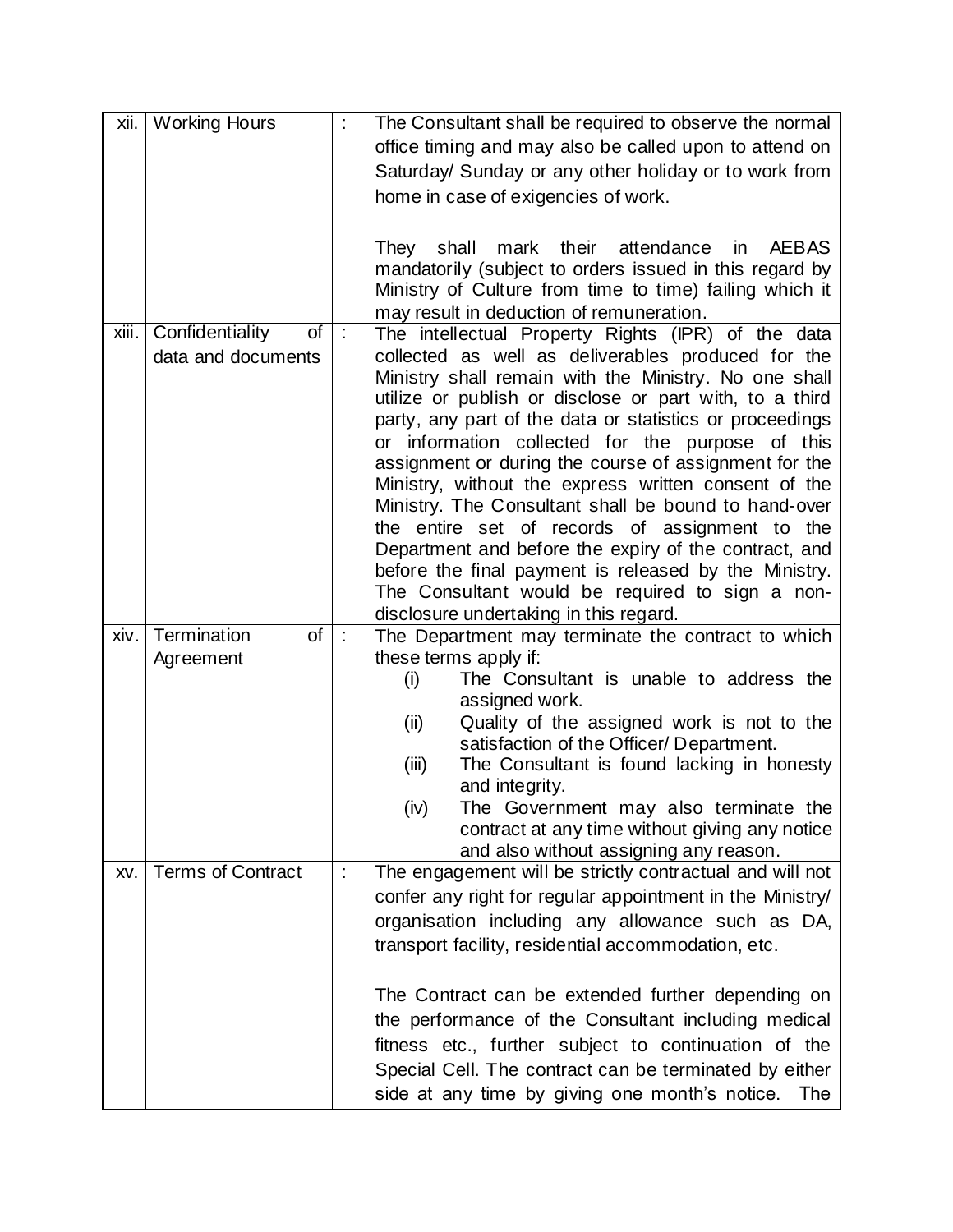|        |                            |                      | Government can terminate the contract immediately by       |
|--------|----------------------------|----------------------|------------------------------------------------------------|
|        |                            |                      | giving one month's remuneration in lieu of notice          |
|        |                            |                      | period.                                                    |
| xvi.   | Relaxation                 | t                    | The criteria may be relaxed in exceptional cases based     |
|        |                            |                      | on justification in the interest of Ministry with the      |
|        |                            |                      | approval of Secretary (Culture), Govt. of India.           |
| xvii.  | How to Apply               | $\ddot{\phantom{a}}$ | Interested applicants may submit applications online as    |
|        |                            |                      | per proforma at Annexure at the following e-mail           |
|        |                            |                      | address:-                                                  |
|        |                            |                      | vijaykr.gupta@nic.in                                       |
|        |                            |                      |                                                            |
|        |                            |                      | Last date for receipt of application is 21 days from the   |
|        |                            |                      | of<br>publication of the advertisement<br>date<br>in       |
|        |                            |                      | newspaper(s).                                              |
| xviii. | <b>Selection Procedure</b> | Ì.                   | Ministry of Culture (Special Cell), through a 3 member     |
|        |                            |                      | Selection Committee, will scrutinise the applications      |
|        |                            |                      | and short list the candidates based on merits.<br>The      |
|        |                            |                      | short-listed candidates will be called for Interview or be |
|        |                            |                      | interviewed through Video Conferencing as decided by       |
|        |                            |                      | this Ministry.                                             |
|        |                            |                      |                                                            |
|        |                            |                      | The decision of the competent authority on selection of    |
|        |                            |                      | candidates will be final and no correspondence on this     |
|        |                            |                      | subject will be entertained.                               |
|        |                            |                      |                                                            |
|        |                            |                      | Ministry of Culture, Govt. of India may cancel             |
|        |                            |                      | advertisement and decide not to proceed in the matter      |
|        |                            |                      | for engagement of Consultants, at any stage to accept      |
|        |                            |                      | or reject any or all applications without giving any       |
|        |                            |                      | explanation, whatsoever.                                   |

**Encl: As above.** 

Am Am 1375-

**VIJAY KUMAR GUPTA Under Secretary Ministry of Culture**<br> **Govt. of India, New Delhi**<br> **(Vijay Kumar Gupta)** 

**Under Secretary to the Govt. of India Tel. 011- 23022337 vijaykr.gupta@nic.in**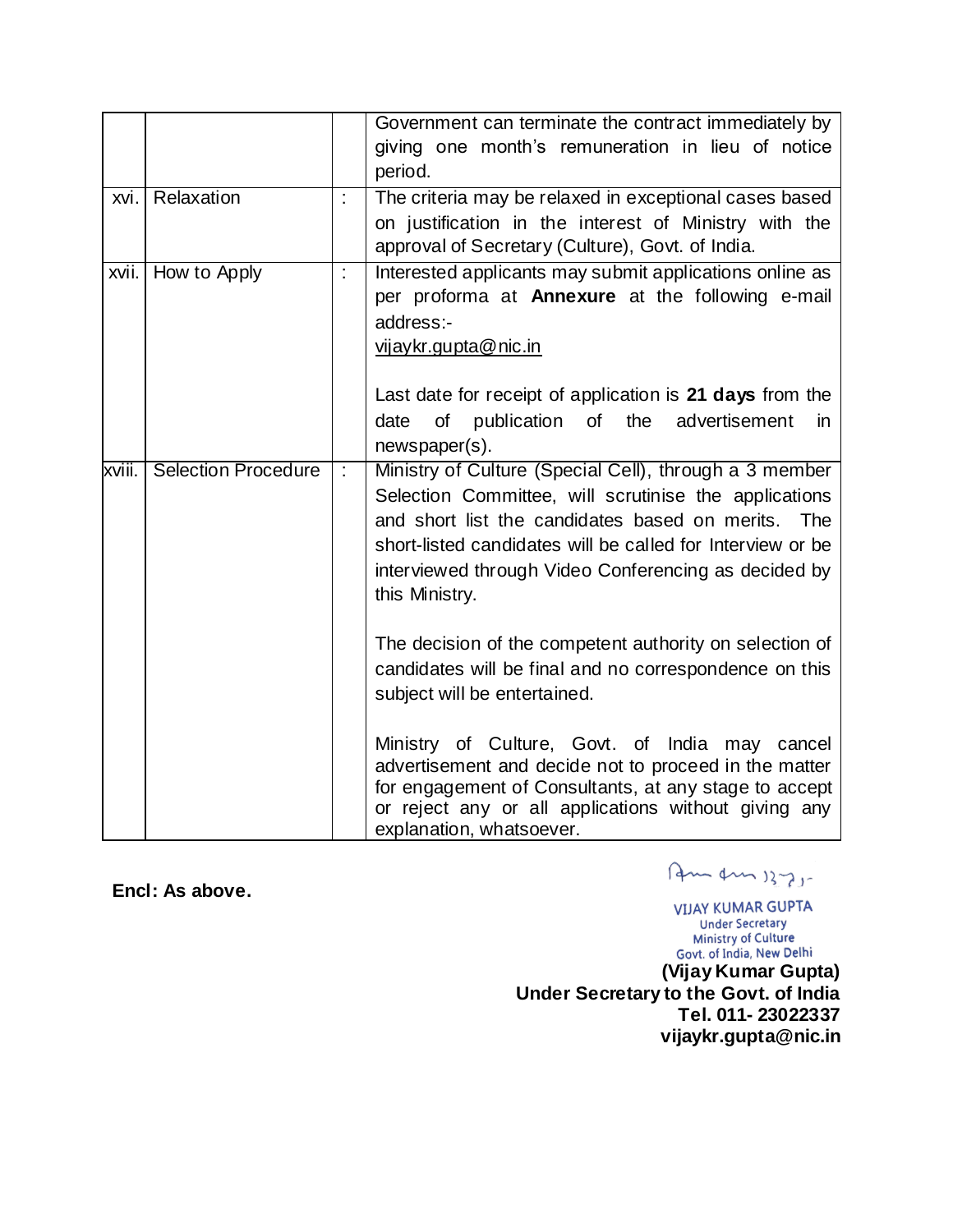#### **ANNEXURE**

Recent passport size photograph [with cross sign. by the applicant]

## **PROFORMA**

# **Engagement as Project Consultant and Scheme Consultant in Ministry of Culture (Special Cell) on Contract Basis**

### **Post Applied For :**

| $\overline{1}$ .  | Name                              | Ì. |  |
|-------------------|-----------------------------------|----|--|
| 2.                | Mother's/ Father's/ Husband's     |    |  |
|                   | Name                              |    |  |
| $\overline{3}$ .  | Date of Birth                     | Ì. |  |
| $\overline{4}$ .  | Address for Correspondence        |    |  |
| $\overline{5}$ .  | <b>Permanent Address</b>          | ٠  |  |
| 6.                | <b>Contact Details:</b>           |    |  |
|                   | Mobile/Tel.                       |    |  |
|                   | E-mail ID                         |    |  |
| 7 <sub>1</sub>    | Educational/<br>Technical         |    |  |
|                   | Qualification(s)                  |    |  |
| $\overline{8}$ .  | Date of retirement from Central   |    |  |
|                   | Government                        |    |  |
| 9.                | Name of the post at the time of   | ÷  |  |
|                   | retirement                        |    |  |
| 10.               | Name<br>$\sigma$ f<br>the         | ÷  |  |
|                   | Ministry/Department posted at     |    |  |
|                   | the time of retirement            |    |  |
| 11.               | Total years of experience in      | ÷  |  |
|                   | <b>Administration and Finance</b> |    |  |
| $\overline{12}$ . | Do you have experience in         | ÷  |  |
|                   | examining projects, conducting    |    |  |
|                   | program/event,<br>seminar,        |    |  |
|                   | conference, workshop etc.? If     |    |  |
|                   | yes, please furnish<br>details    |    |  |
|                   | there of.                         |    |  |